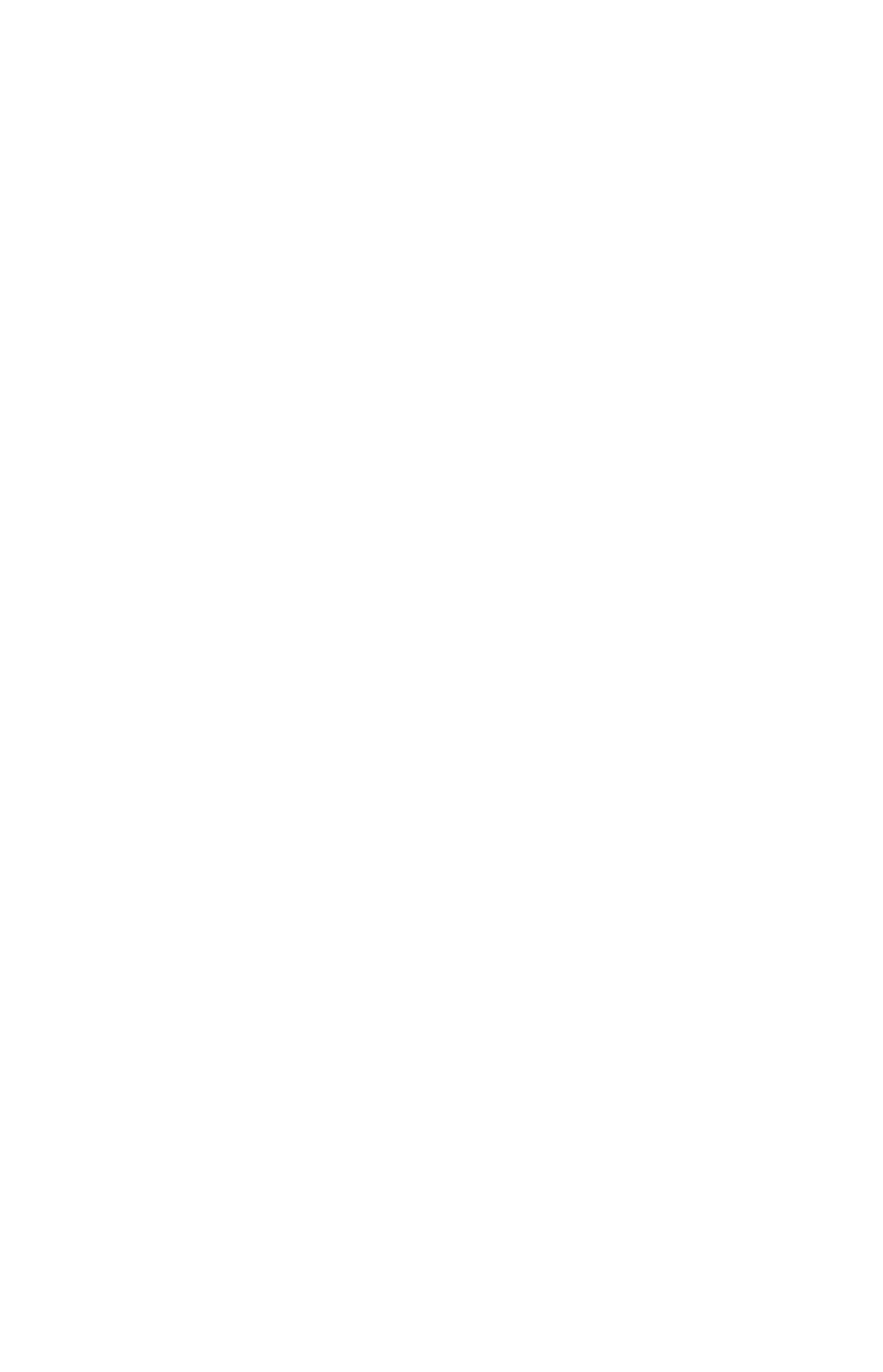# CONGRATULATIONS!

*You've just taken your first step back toward the center of the conversation.*

With a little adjustment, proper care, light maintenance and dedicated wear, you'll be back at the heart of the moments that matter most for many years to come.

We're here to help you make this transition as comfortable and effective as possible, so please take the time to read this guide carefully.

Contact ListenClear with any concerns and you'll be on your way in no time.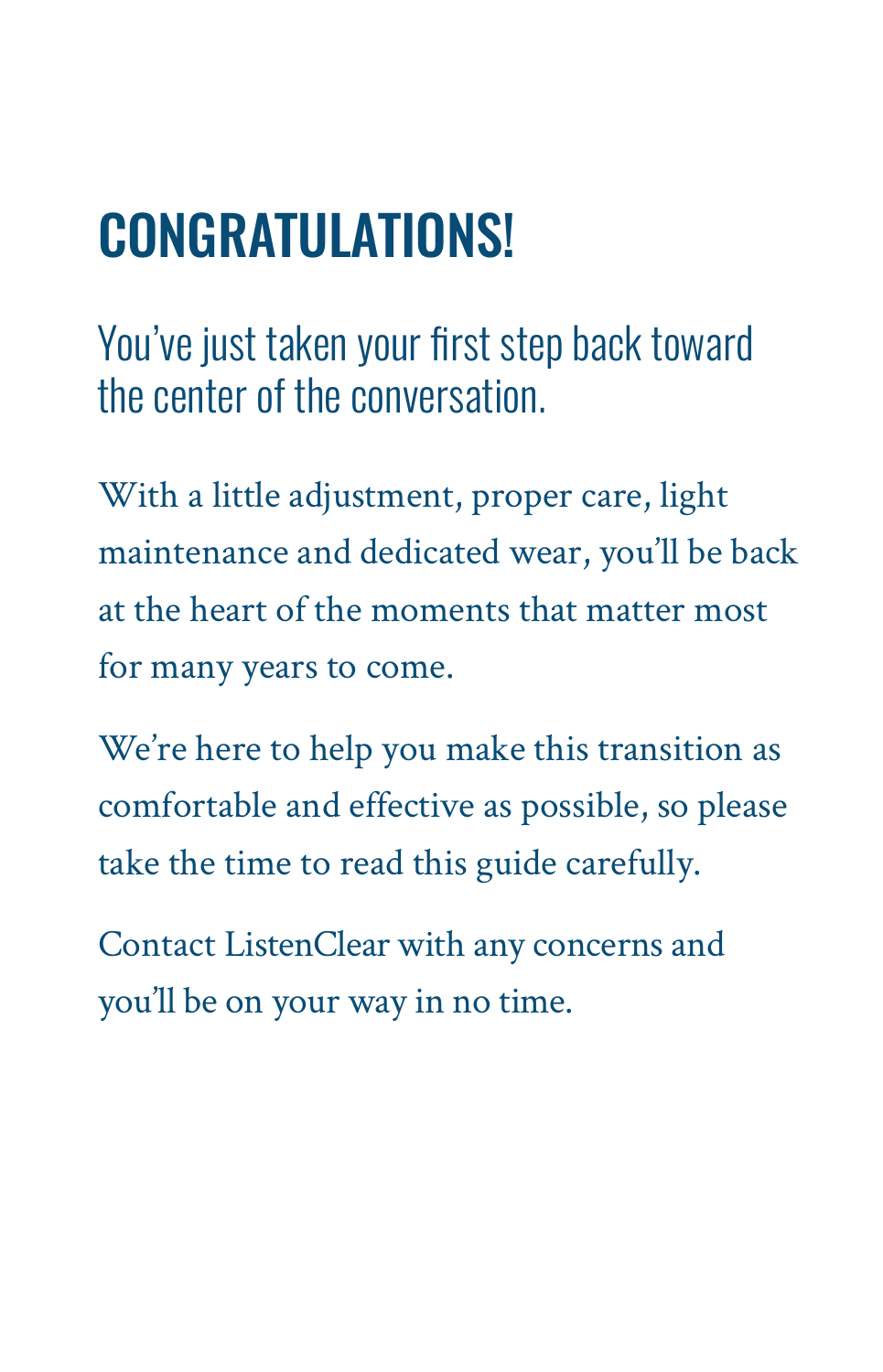# **CONTENTS**

| <b>MEET YOUR NEW HEARING SYSTEM</b>                                        |   |
|----------------------------------------------------------------------------|---|
|                                                                            |   |
|                                                                            |   |
| <b>GETTING STARTED</b>                                                     |   |
|                                                                            |   |
| <b>BATTERIES 101</b>                                                       |   |
|                                                                            |   |
|                                                                            |   |
|                                                                            |   |
| <b>DAY-TO-DAY OPERATIONS</b>                                               |   |
|                                                                            |   |
|                                                                            |   |
|                                                                            | 9 |
| DEVICE MAINTENANCE & TLC                                                   |   |
|                                                                            |   |
| <b>TROUBLESHOOTING</b>                                                     |   |
|                                                                            |   |
| THE FINE PRINT                                                             |   |
| Hearing-Related Safety Applications ___________________________________ 13 |   |
|                                                                            |   |
|                                                                            |   |
|                                                                            |   |
|                                                                            |   |
|                                                                            |   |
|                                                                            |   |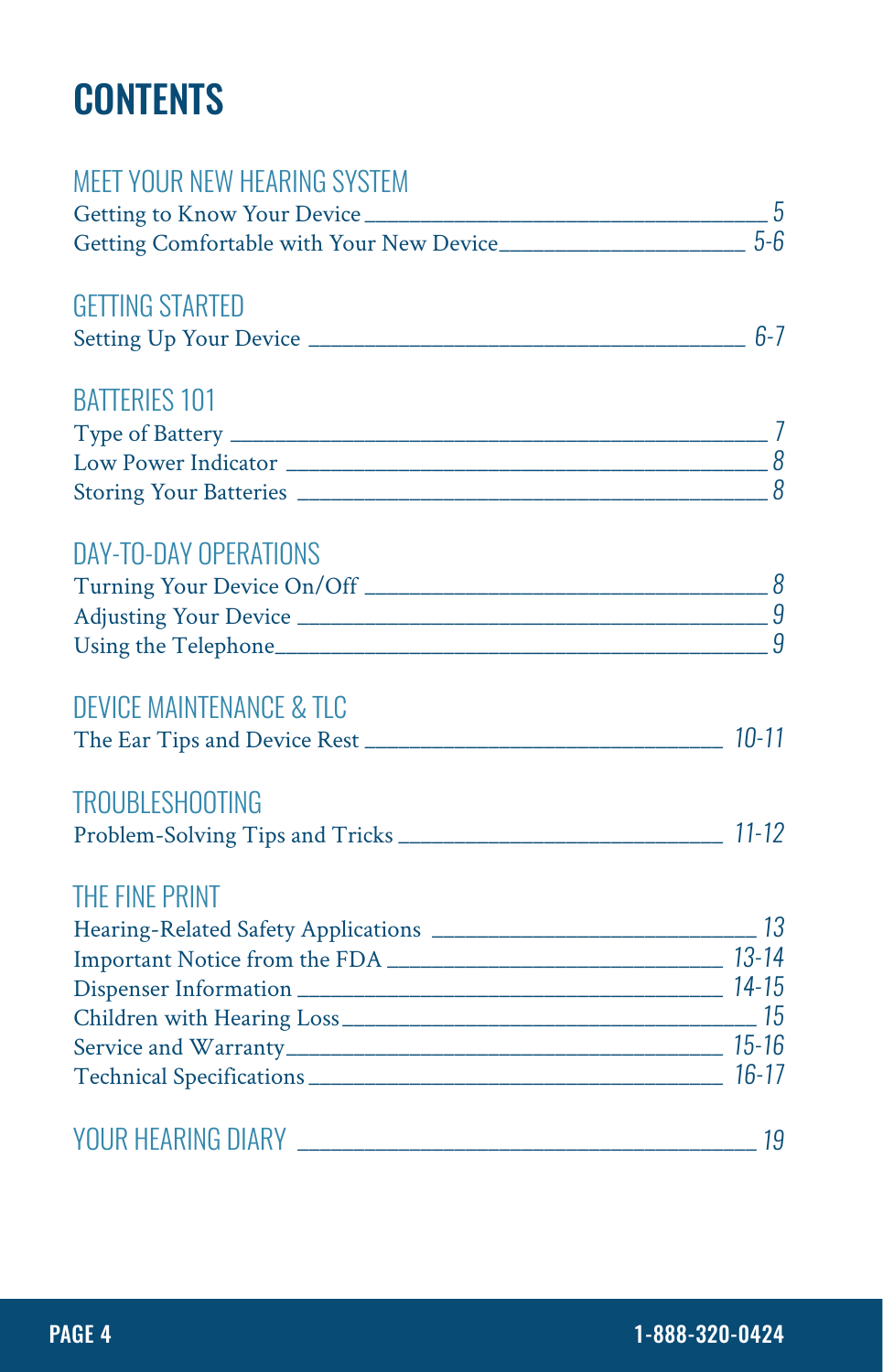# MEET YOUR NEW HEARING SYSTEM

*GETTING TO KNOW YOUR DEVICE*



# *GETTING COMFORTABLE WITH YOUR NEW DEVICE*

Just like any other big change in your life, you can expect a short period of getting comfortable with your new hearing aid. You'll suddenly hear things that maybe you haven't in years: a dripping faucet, that old grandfather clock, footsteps, traffic noises and even the sound of your own voice! This can all be a lot to take in, so we've put together a few helpful tips and tricks to ease your transition.

*1. Be Patient —* By far the most important; understand how much you can handle and remember that the biggest journeys start with a single step.

*2. Try to Wear Your Aids as Much as Possible —* Don't be overly cautious wearing your hearing aids at first. The more hours you can wear them, the sooner your brain will adjust to them. To receive maximum benefit from your hearing instruments, it is recommended that you wear them every day for at least eight hours. This will help you acclimate to them quickly. Use your volume control to soften the sound in certain environments. If you feel stimulus overload, by all means take a break for an hour or two but be sure to put them back in when you have rested. If for any reason you feel the hearing aids are uncomfortable or too loud, be sure to call a ListenClear Customer Service Representative who will work with you to solve the issue.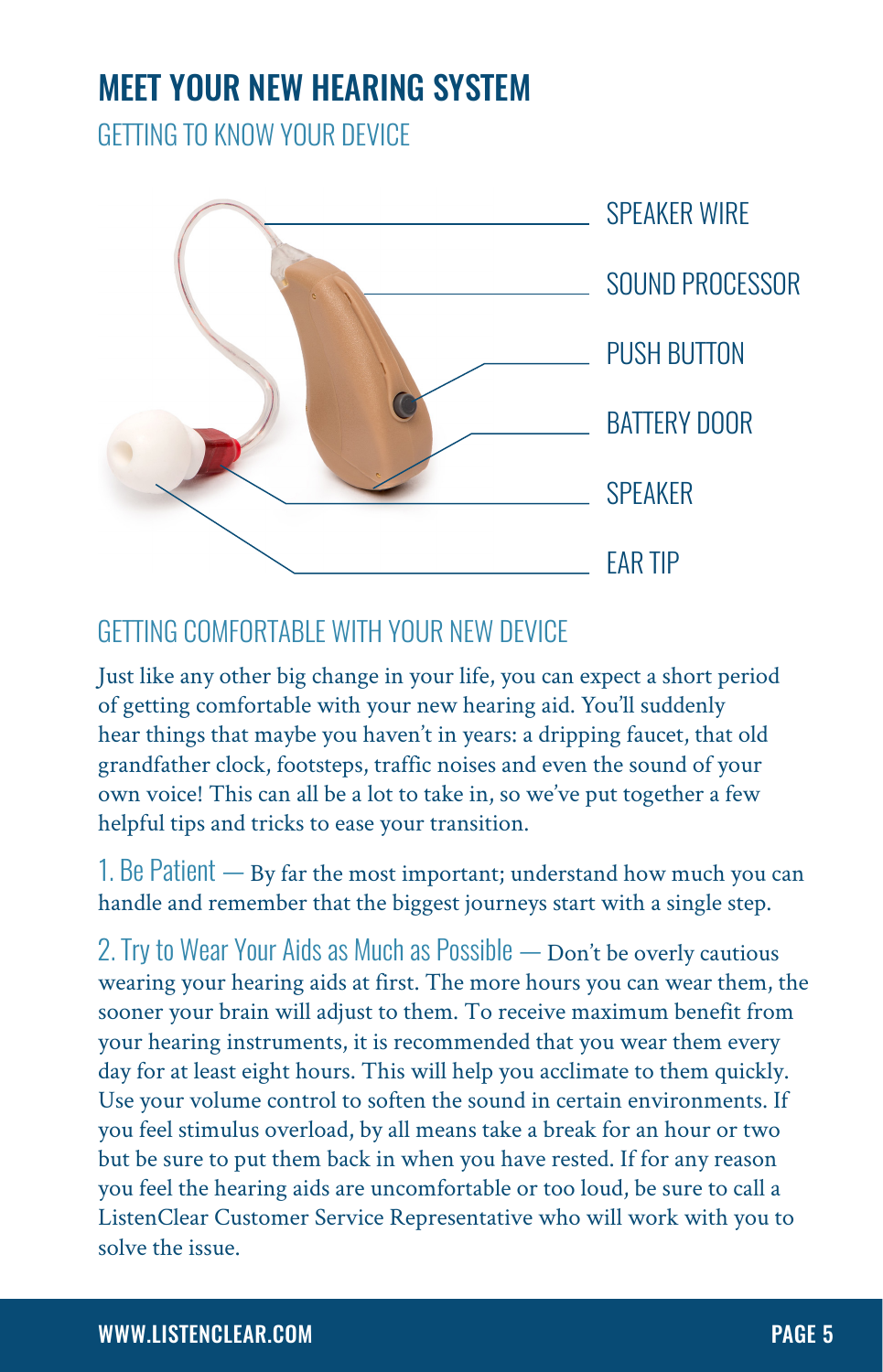*3. It's Important to Wear Your Hearing Aids Even When Home Alone —*  Just because you are not talking with someone doesn't mean you are not hearing things in your environment. Dogs barking, water running, air-conditioning blowing, or birds singing. Your new hearing aids are helping your brain process sounds it may have not heard in a long time. At first, all these sounds will be more noticeable to you, but once your brain recognizes these sounds consistently again, they will fade into the background. So, unless you feel you need a break from the hearing aids, keep them in. Wearing them consistently is the key to a successful hearing experience.

*4. Mix It Up —* Try new places. As we mentioned, use the aids as much as possible, in quiet locations and in crowds, noisy traffic locations and so on. Remember, you can always adjust the volume level.

*5. Ask For Help —* Let a ListenClear Customer Service Representative help you through these new challenges. Talk about what you're hearing, what you're feeling and have them help guide your speaking voice to an acceptable level. Our Customer Service number is: 888-320-0424.

# GETTING STARTED

# *SETTING UP YOUR DEVICE*

Now that you know how to ease into your new hearing aid, let's get it set up! It's easy and will only takes a few minutes before you're ready to go. Your ListenClear hearing aid comes pre-assembled and ready to wear. You're ready to install the battery and begin!

# *1. Install The Battery*

Simply open the battery door using the nail grip *(fig. 1)* on your device and let the door gently swing open *(fig. 2)*. Grab a brand-new #312 size battery, remove the tab and insert the battery positive (+) or flat side up (as shown below in *fig. 2*) and close the compartment door *(fig. 3)*. Voila! You're halfway there!

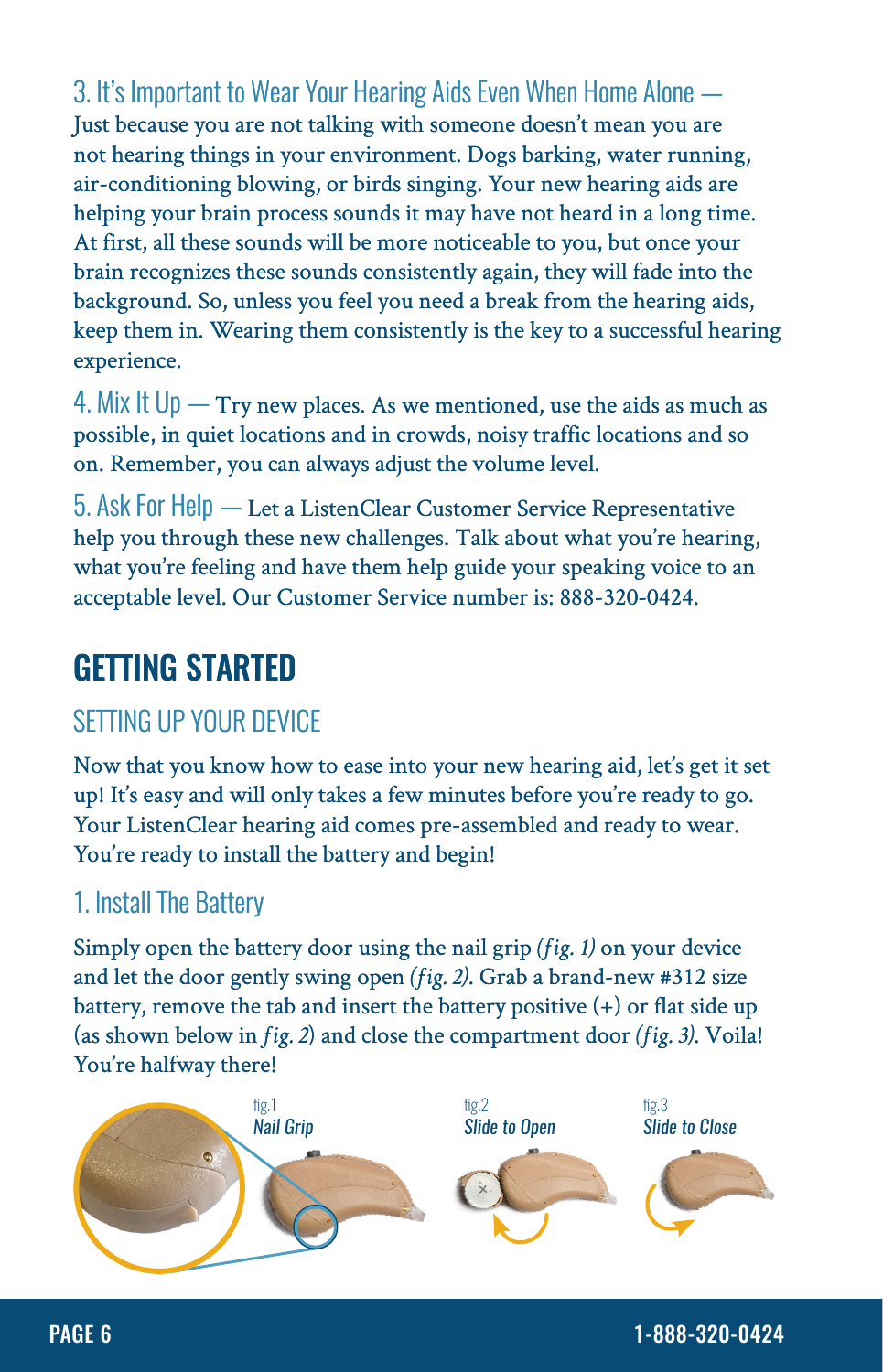*Tip: When your hearing aid is not in use, make sure you open the battery door to avoid draining your battery's power so it lasts longer.* 

# *2. Try It On*

Be sure the Tip is secure on the end of the Speaker (see Figure 1). Hold the Speaker with your thumb and forefinger and gently insert the Tip into your ear canal (see Figure 2). Place the sound processor behind your ear (see Figure 3) and you're ready to go.

#### *Note:*

*Blue speaker indicates left ear. Red speaker indicates right ear.*



# BATTERIES 101

# *TYPE OF BATTERY*

Your hearing aid operates by using one (1) #312 size battery. These are common and easy to find wherever hearing aid batteries are sold.

Call ListenClear Customer Service today to get set up on the Batteries for Life Program. 888-320-0424.

*Tip: We recommend zinc-air batteries.*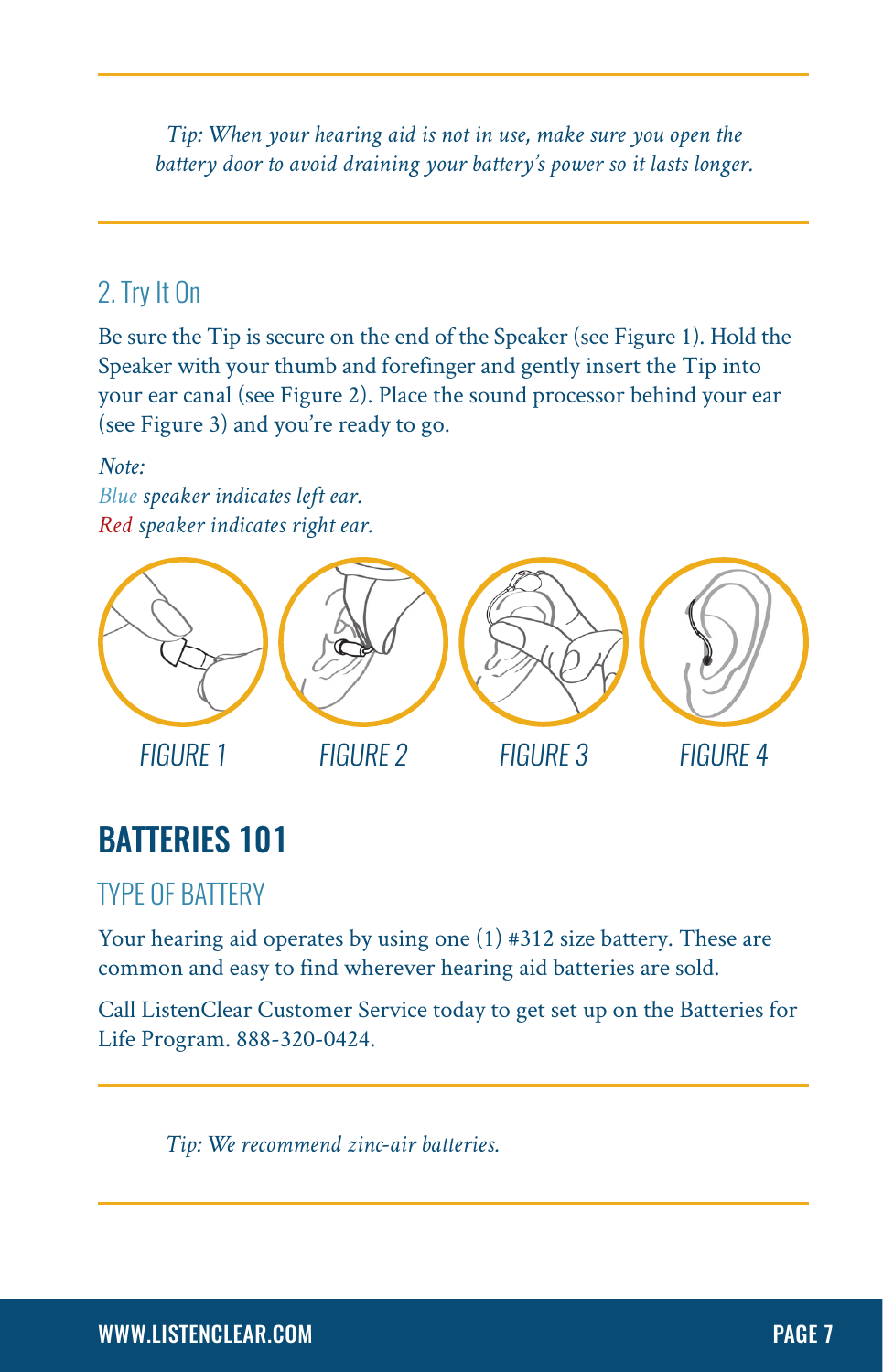# *LOW BATTERY INDICATOR*

When your hearing aid's battery reaches a low power level, you will hear a series of tones repeated every few minutes until the battery is replaced. Only replace the battery when you hear the low battery tones every few minutes. On average, you should have about seven to ten (7-10) days or more of battery life per battery. We recommend that you be prepared with backup batteries to avoid situations that leave your hearing at a loss.

#### NOTE:

*Your hearing aid battery uses oxygen in the air to activate and release its charge. Removing the battery tab initiates this process. A fresh battery needs a full minute to air up so that it can reach a voltage level that is optimal for best performance in the device.*

### *STORING YOUR BATTERIES*

When storing spare batteries, make sure you keep them in a dry, moisture-free location. DO NOT place batteries in a refrigerator or dehumidifying device, as the batteries could leak and harm your device. Also, avoid having batteries touch each other, even with the tab attached. Two batteries touching can cause them to discharge.

#### **CAUTION: BATTERIES CAN BE HARMFUL IF SWALLOWED.**

*Be sure to keep batteries out of reach of small children, animals or persons of diminished mental capacity. In the event a battery is accidentally swallowed, seek prompt medical attention at the nearest emergency center, or call the National Button Battery Hotline at (202) 625-3333.*

# DAY-TO-DAY OPERATIONS

### *TURNING YOUR DEVICE ON/OFF*

Your hearing aid is automatically powered on whenever the battery door is closed. To turn the device off, simply open the door and leave it open until you are ready to use it again. As we mentioned before, leaving the battery door open when not in use will dramatically lengthen the life of your battery.

#### NOTE:

*Your hearing device is programmed with a brief power-on delay. It's normal to take a few seconds for the device to become active.*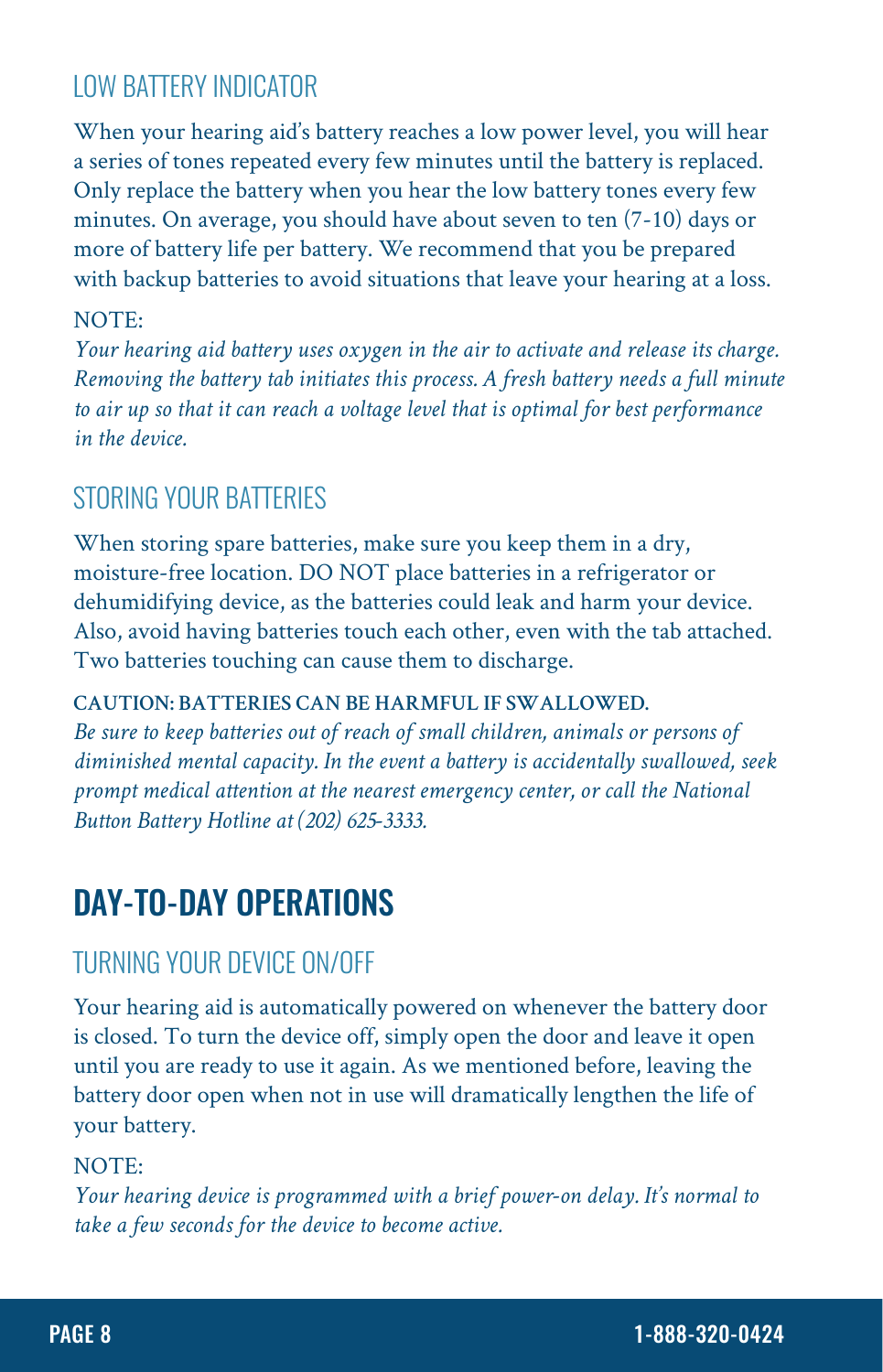# *ADJUSTING THE VOLUME*

Pressing the push button changes the volume. There are five (5) volume settings on your device. Each setting is signaled by a beep. Four beeps indicate the highest volume.



*Tip: Volume setting 1 is your power-on setting.*

# *USING THE TELEPHONE*

Most often, when answering a telephone with your hearing aid, it's best to hold the phone close to your ear without fully covering it. If you start hearing a whistle or buzz of feedback noise, tilt the receiver slightly at an angle until the feedback ends. As with a number of other changes, you will soon find the best way to handle tasks with your new device in your life and it will all become second nature.

#### NOTE:

*Cell phones differ in their performance with hearing aids. Therefore, please try this device with your cell phone or, if you are purchasing a new phone, be sure to try it with your hearing device prior to purchase. For any additional guidance, contact your cell phone provider and ask for a copy of the booklet entitled "Hearing Aid Compatibility with Digital Wireless Cell Phones."*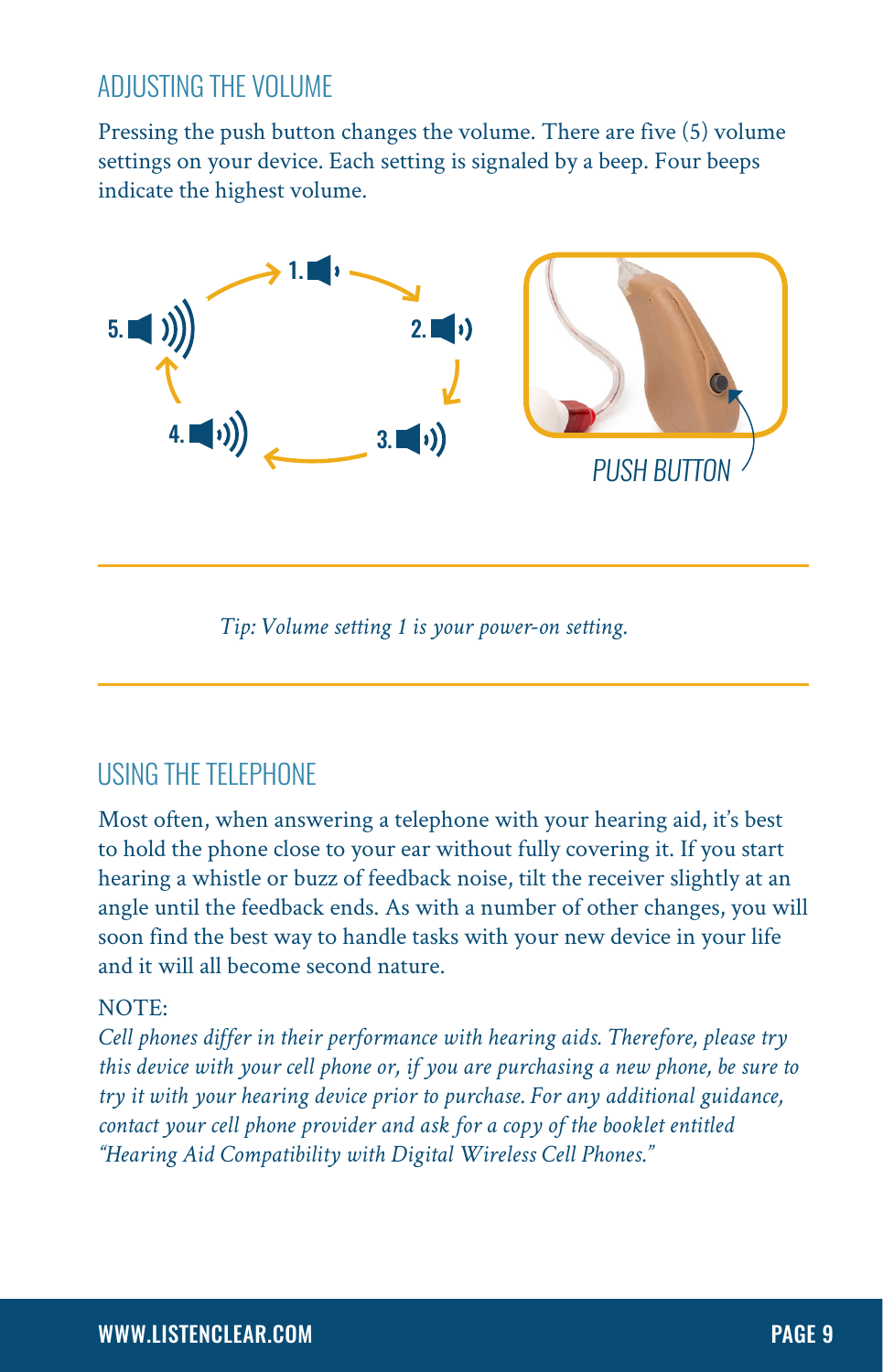# DEVICE MAINTENANCE & TLC

Maintenance of your hearing aid is very important to make sure you get the most benefits from its use for many years to come. We highly recommend you follow these tips to keep your system clean and working properly.

# *THE EAR TIPS*

Your ear tips have a filter that collects wax in order to prevent damage to the speaker. However, this wax and other debris can build-up over time. For this reason, we highly recommended that you replace the ear tips monthly so that you can continue to enjoy the best possible audio experience. Any cleaning should be limited to simply wiping surfaces with a clean cloth. Do not use sharp instruments to remove dirt or wax as delicate components are easily damaged.

#### WARNING:

*Do not use alcohol, solvents, or detergents to clean your device as these can cause damage.*

Be sure to inspect your device's ear tips often and make sure they are not swollen or discolored and free of tears, cuts or other damage. If you see any damage to the tips, remove and replace it immediately, as a damaged tip could possibly come off in your ear. If a tip is lost in your ear, do not be alarmed, simply contact a healthcare professional for immediate removal.

Replacement ear tips are available through ListenClear and we recommend that you always keep spares just as you do with your spare batteries. Please call Customer Service today to order additional tips at: 888-320-0424.

# *EVEN YOUR HEARING DEVICE NEEDS REST*

*At Night:* Open the battery door, remove the battery and place your device in its protective case. By leaving the battery door and case open, you allow any moisture in the device to evaporate and help keep it in optimal shape.

*For Long-Term Storage:* Clean your hearing aid, remove the battery and store it in its protective case in a cool, dry area to reduce potential corrosion.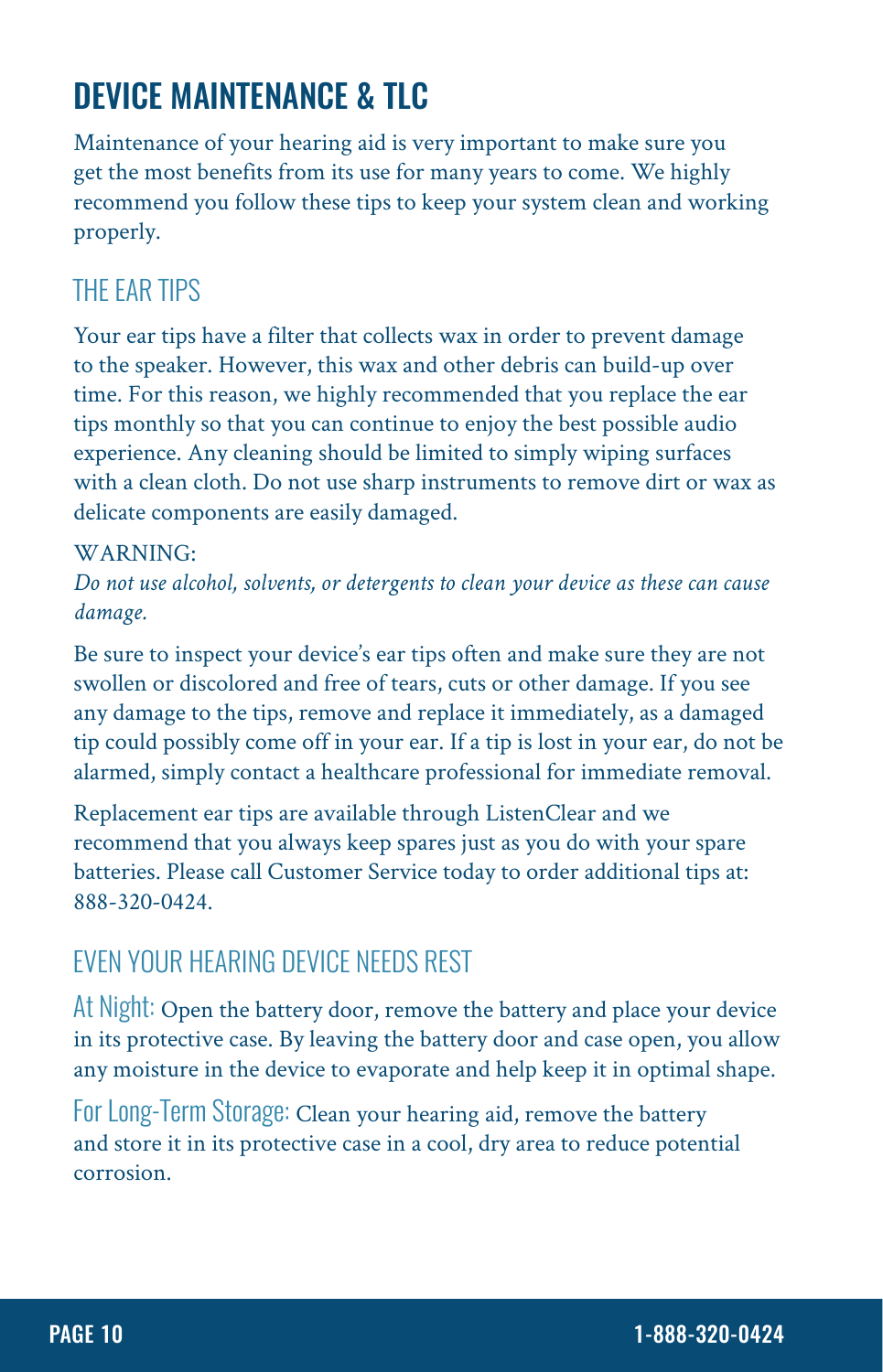*Tip: For ideal performance, store your hearing aid in a dehumidifier. DO NOT place batteries in the dehumidifier as the batteries could leak and damage your device.*

#### WARNING:

*Water, shock, excessive heat, and dropping can damage your device and void the warranty. Also, keep them away from pets. Cats and dogs are notorious for wanting to chew these small devices.*

# TROUBLESHOOTING

Device not working properly? Take a look at the guide on the next page for possible solutions. If you've tried troubleshooting with our Do-It-Yourself Problem-Solving Guide and the problem hasn't been fixed, do not attempt to take your hearing aid apart or do anything more, as you may terminate your warranty. Simply contact ListenClear Customer Service for assistance and we'll get you back up and running as fast as we can: 888-320-0424.

# *PROBLEM SOLVING TIPS AND TRICKS*

Most of the time, sound clarity issues can be solved by replacing your battery and/or replacing your device's ear tip. If the problem still isn't fixed, see our Do-It-Yourself Problem-Solving Guide on the next page.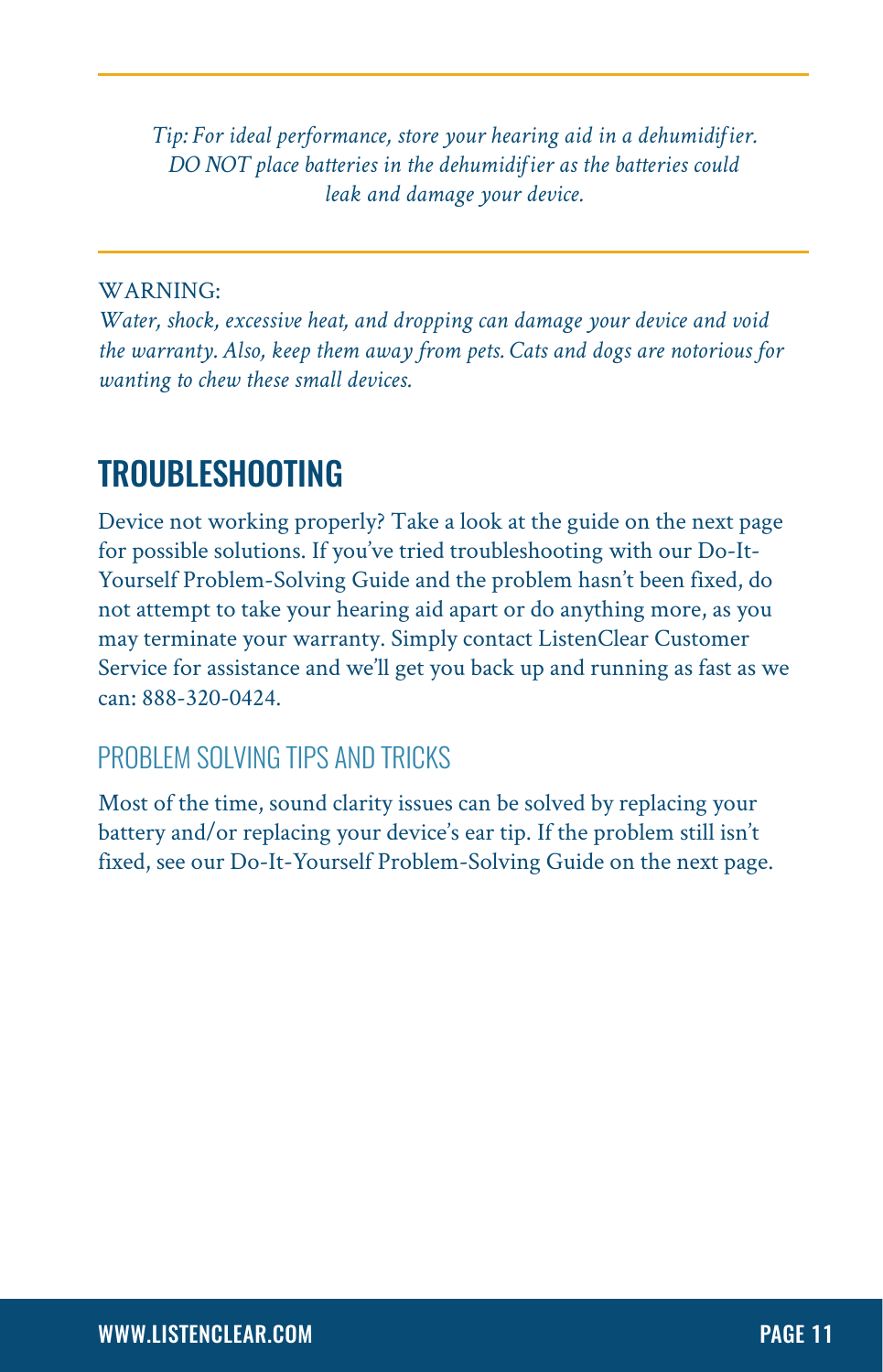# NO SOUND OR NOT LOUD ENOUGH *DO-IT-YOURSELF PROBLEM SOLVING GUIDE*

| <b>CAUSE</b>           | <b>POSSIBLE REMEDY</b>                                 |  |
|------------------------|--------------------------------------------------------|--|
| Not turned on          | Turn the hearing aid on by closing<br>the battery door |  |
| Low/dead battery       | Replace battery                                        |  |
| Programming adjustment | <b>Call Customer Service</b><br>888-320-0424           |  |
| Ear Wax                | Replace the ear tip                                    |  |
| Moisture               | Open battery door and<br>allow to dry                  |  |

# THREE DOUBLE BEEPS

| CALISE      | <b>POSSIBLE REMEDY</b> |  |
|-------------|------------------------|--|
| Low battery | Replace battery        |  |

### WHISTLING OR FEEDBACK

| CAUSE                              | <b>POSSIBLE REMEDY</b>           |  |
|------------------------------------|----------------------------------|--|
| Device is not<br>inserted properly | Remove and re-insert             |  |
| Hair or clothing near ear          | Remove hair or clothing near ear |  |
| Ear wax                            | Replace the ear tip              |  |

# POOR FIT

| <b>CALISE</b>         | <b>POSSIBLE REMEDY</b>       |  |
|-----------------------|------------------------------|--|
| Device is falling out | <b>Call Customer Service</b> |  |
| of your ears          | 888-320-0424                 |  |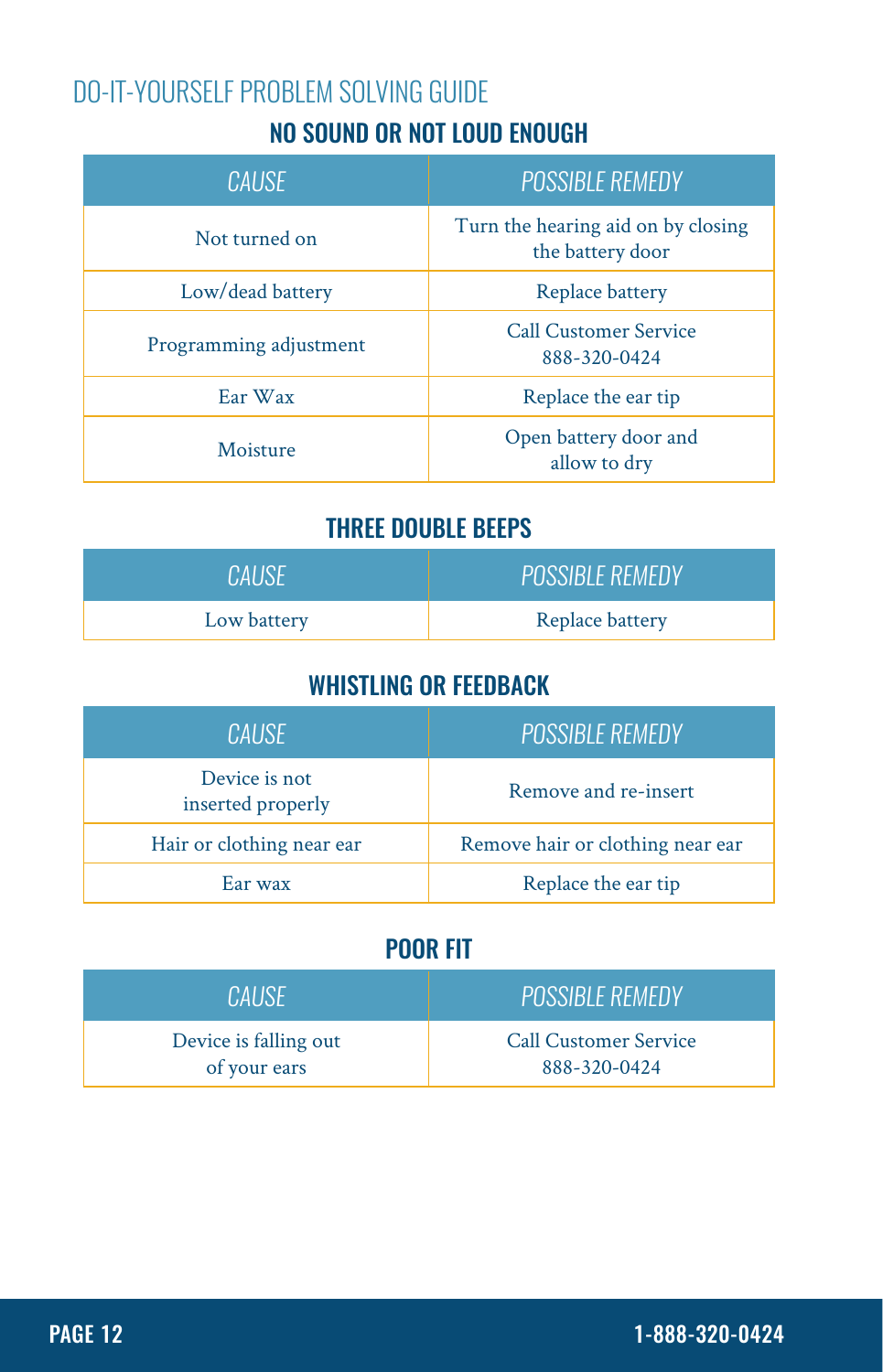# THE FINE PRINT

# *INTENDED USE*

Clearity manufactured hearing systems are air-conduction hearing aids intended as amplification devices to compensate for impaired hearing of adults.

# *HEARING-RELATED SAFETY APPLICATIONS*

Although your hearing instrument is warranted, reflecting its design quality and reliability, fail-safe reliability is not implied. The hearing instrument should not be relied upon as a primary safety system in any application where injury or loss of life may result from failure of the hearing device to properly operate. No redundancy or back-up is available in either the power source or the individual and collective circuit functions of the instrument.

WARNING: Although your hearing system has been designed to comply with the most stringent international electromagnetic compatibility standards, the possibility cannot be excluded that it may cause interference with other equipment, such as medical devices. It is also possible that unforeseen interference may occur in the hearing aid due to electromagnetic radiation from other products such as alarm systems, room surveillance equipment, and mobile phones.

### *IMPORTANT NOTICE FROM THE FDA FOR PROSPECTIVE HEARING AID USERS*

Good health practice requires that a person with a hearing loss have a medical evaluation by a licensed physician (preferably a physician who specializes in diseases of the ear) before purchasing a hearing aid. Licensed physicians who specialize in diseases of the ear are often referred to as otolaryngologists, otologists or otorhinolaryngologists. The purpose of medical evaluation is to assure that all medically treatable conditions that may affect hearing are identified and treated before the hearing aid is purchased. Following the medical evaluation, the physician will give you a written statement that states that your hearing loss has been medically evaluated and that you may be considered a candidate for a hearing aid. The physician will refer you to an audiologist or a hearing aid dispenser, as appropriate, for a hearing aid evaluation. The audiologist or hearing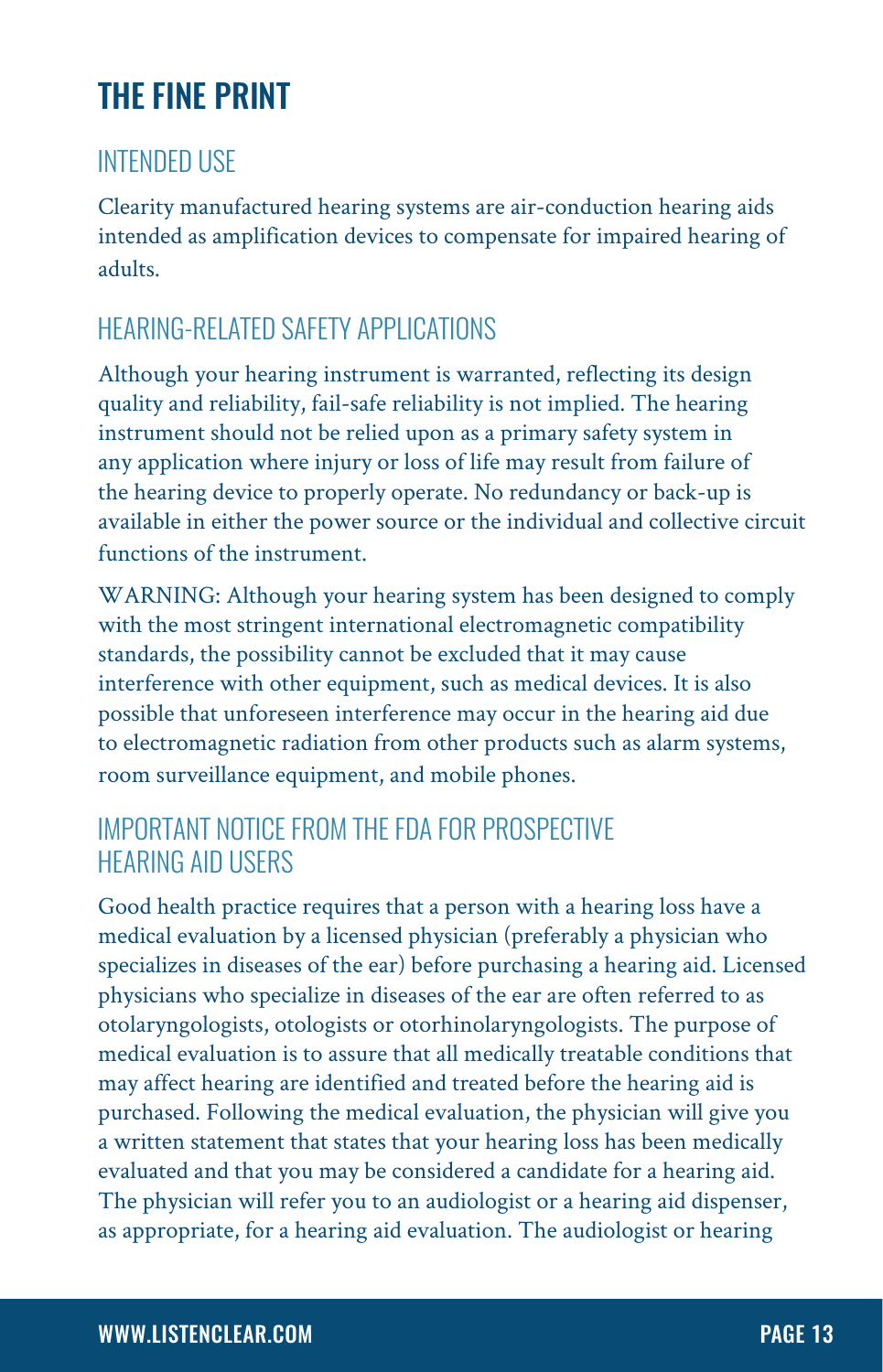aid dispenser will conduct a hearing aid evaluation to assess your ability to hear with and without a hearing aid. The hearing aid evaluation will enable the audiologist or dispenser to select and fit a hearing aid to your individual needs.If you have reservations about your ability to adapt to amplification, you should inquire about the availability of a trial-rental or purchase-option program. Many hearing aid dispensers now offer programs that permit you to wear a hearing aid for a period of time for a nominal fee after which you may decide if you want to purchase the hearing aid.

Federal law restricts the sale of hearing aids to those individuals who have obtained a medical evaluation from a licensed physician. Federal law permits a fully informed adult to sign a waiver statement declining the medical evaluation for religious or personal beliefs that preclude consultation with a physician. The exercise of such a waiver is not in your best health interest and its use is strongly discouraged.

If you elect to exercise your waiver option, you should know that hearing instruments cannot restore normal hearing and will not prevent or improve a hearing impairment resulting from organic conditions. Your success with amplification depends on your hearing loss and individual experiences. In most cases, infrequent use of a hearing instrument will not allow you to obtain full benefit from it. Furthermore, the use of a hearing instrument is only part of hearing rehabilitation and may need to be supplemented by auditory training and instruction in lip reading.

### *WARNING TO HEARING AID DISPENSERS*

A hearing aid dispenser should advise a prospective hearing aid user to consult promptly with a licensed physician (preferably an ear specialist) before dispensing a hearing aid if the hearing aid dispenser determines through inquiry, actual observation, or review of any other available information concerning the prospective user, that the prospective user has any of the following conditions:

- (i) Visible congenital or traumatic deformity of the ear.
- (ii) History of active drainage from the ear within the previous 90 days.
- (iii) History of sudden or rapidly progressive hearing loss within the previous 90 days.
- (iv) Acute or chronic dizziness.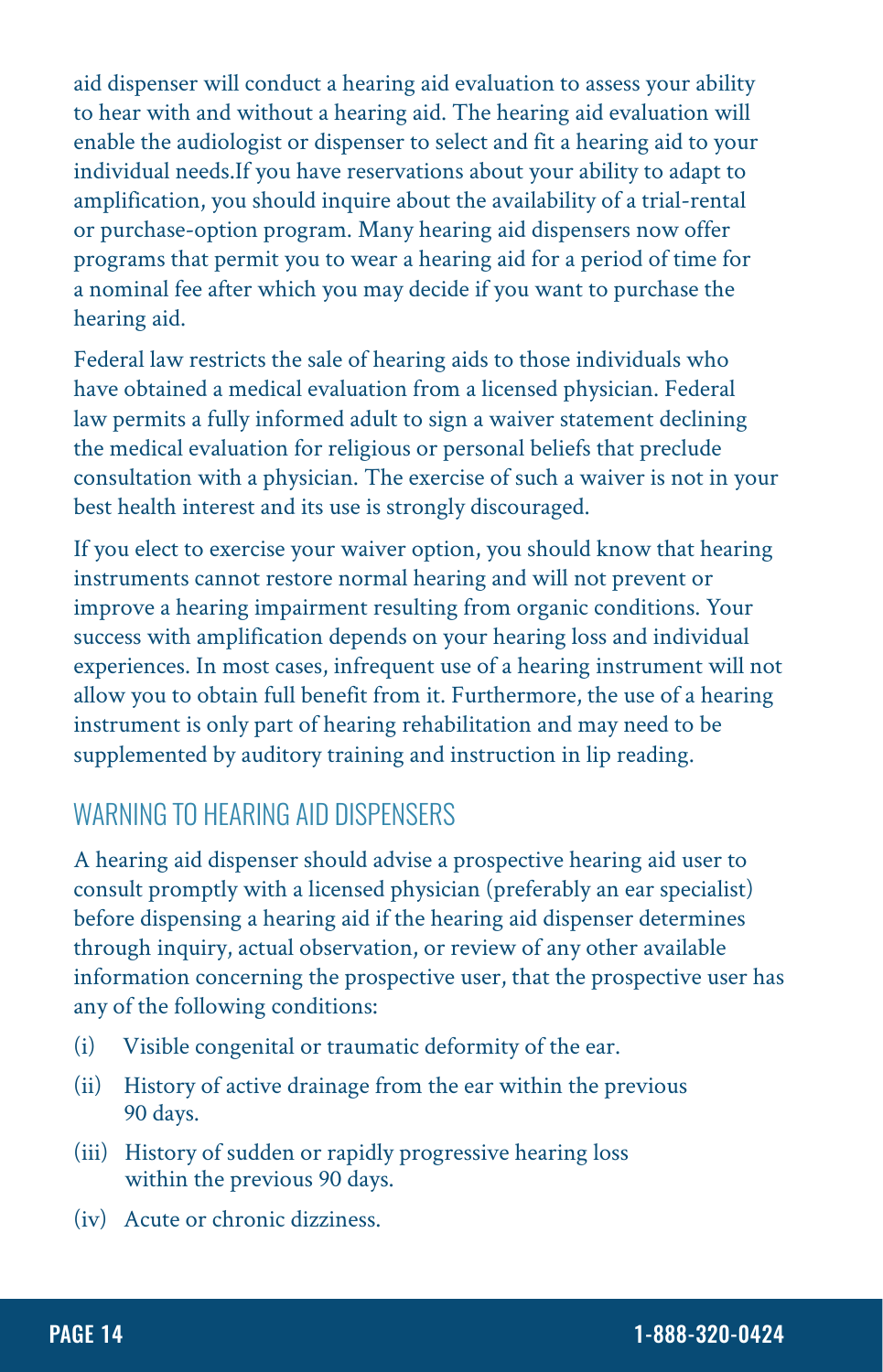- (v) Unilateral hearing loss of sudden or recent onset within the previous 90 days.
- (vi) Audiometric air-bone gap equal to or greater than 15 decibels at 500 hertz (Hz), 1,000 Hz, and 2,000 Hz.
- (vii) Visible evidence of significant cerumen accumulation or a foreign body in the ear canal.
- (viii) Pain or discomfort in the ear.

Special care should be exercised in selecting and fitting a hearing aid whose maximum sound pressure level exceeds 132 decibels because there may be risk of impairing the remaining hearing of the hearing aid user. (This provision is required only for those hearing aids with a maximum sound pressure capability greater than 132 decibels (dB).)

# *CHILDREN WITH HEARING LOSS*

In addition to seeing a physician for a medical evaluation, a child with a hearing loss should be directed to an audiologist for evaluation and rehabilitation since hearing loss may cause problems in language development and the educational and social growth of a child. An audiologist is qualified by training and experience to assist in the evaluation and rehabilitation of a child with a hearing loss.

# *SERVICE AND WARRANTY*

Your sound processor and speaker link (together, "Hearing System") includes a one-year limited warranty against defects in material and workmanship. Please ask your hearing care professional about the duration. All claims must be submitted to Manufacturer WITH the merchandise and WITHIN the warranty period. Manufacturer will repair or replace any defective merchandise covered by this warranty at Manufacturer's sole discretion during the Term of the manufacturer's warranty period. All warranties are void if the merchandise (or any part thereof) has been misused, abused, tampered with, or modified in any way, or if the serial number is altered, effaced or removed, or if any unauthorized repairs have been made to the merchandise.

Additionally, this warranty will be void if the Speaker is used without an approved tip. The ear tips used with your Hearing System are considered maintenance or service items and are excluded from the manufacturer's limited warranty.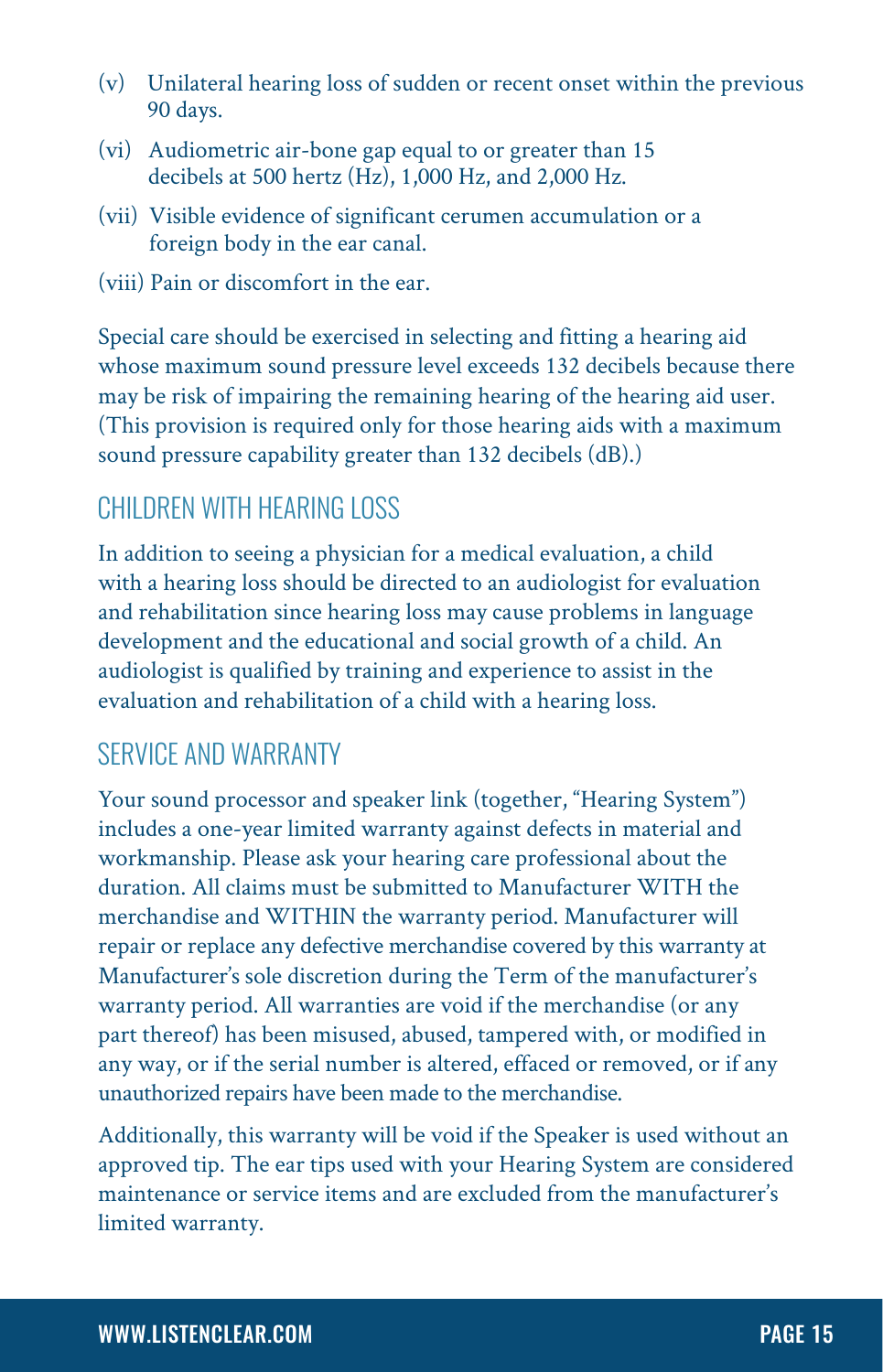Manufacturer shall not be liable for any special, indirect, incidental or consequential damages in connection with the use of the merchandise or for the breach of any of the obligations owed to the purchaser, or any customer of the purchaser, if any. In the event legal liability of Manufacturer is established for any cause or reason whatsoever, including, without limitation for breach of warranty, the sole and exclusive liability of Manufacturer and the exclusive remedy of purchaser or any customer of the purchaser shall be the recovery of an amount not exceeding the original price charged by Manufacturer to the purchaser for the merchandise.

MANUFACTURER MAKES NO WARRANTY, EITHER EXPRESSED OR IMPLIED, THAT THE MERCHANDISE IS MERCHANTABLE OR FIT OR SUITABLE FOR ANY PARTICULAR USE OR PURPOSE. MANUFACTURER MAKES NO OTHER WARRANTY, EXPRESS OR IMPLIED, EXCEPT AS IS EXPRESSLY SET FORTH HEREIN, ALL SUCH OTHER WARRANTIES BEING HEREBY DISCLAIMED.

In the event your Hearing System needs repair, please contact ListenClear at 888-320-0424 or contact your hearing care professional.

### *TECHNICAL SPECIFICATIONS*

#### Model: HD290

| Standard $-$ ANSI S3.22-2003     |                    |                 |        |
|----------------------------------|--------------------|-----------------|--------|
| OSPL90 (90 dB SPL Output)        | Max                | 115             | dB SPL |
|                                  | <b>HFA</b>         | 110             | dB SPL |
| Acoustic Gain (50 dB SPL Output) | Max                | 52              | dB     |
|                                  | HFA-FOG            | 44              | dB     |
|                                  | <b>RTG</b>         | 33              | dB     |
| Frequency Range                  |                    | $200 -$<br>8000 | Hz     |
| <b>Total Harmonic Distortion</b> | $500$ Hz           | $\leq$ 1        | %      |
|                                  | $800$ Hz           | <1              | %      |
|                                  | 1600 Hz            | <1              | %      |
| Current Drain (Reference Test)   |                    | 0.7             | mA     |
| <b>Equivalent Input Noise</b>    |                    | 13              | dB SPL |
| Compression                      | <b>Attack Time</b> | 10              | ms     |
|                                  | Recovery Time      | 15              | ms     |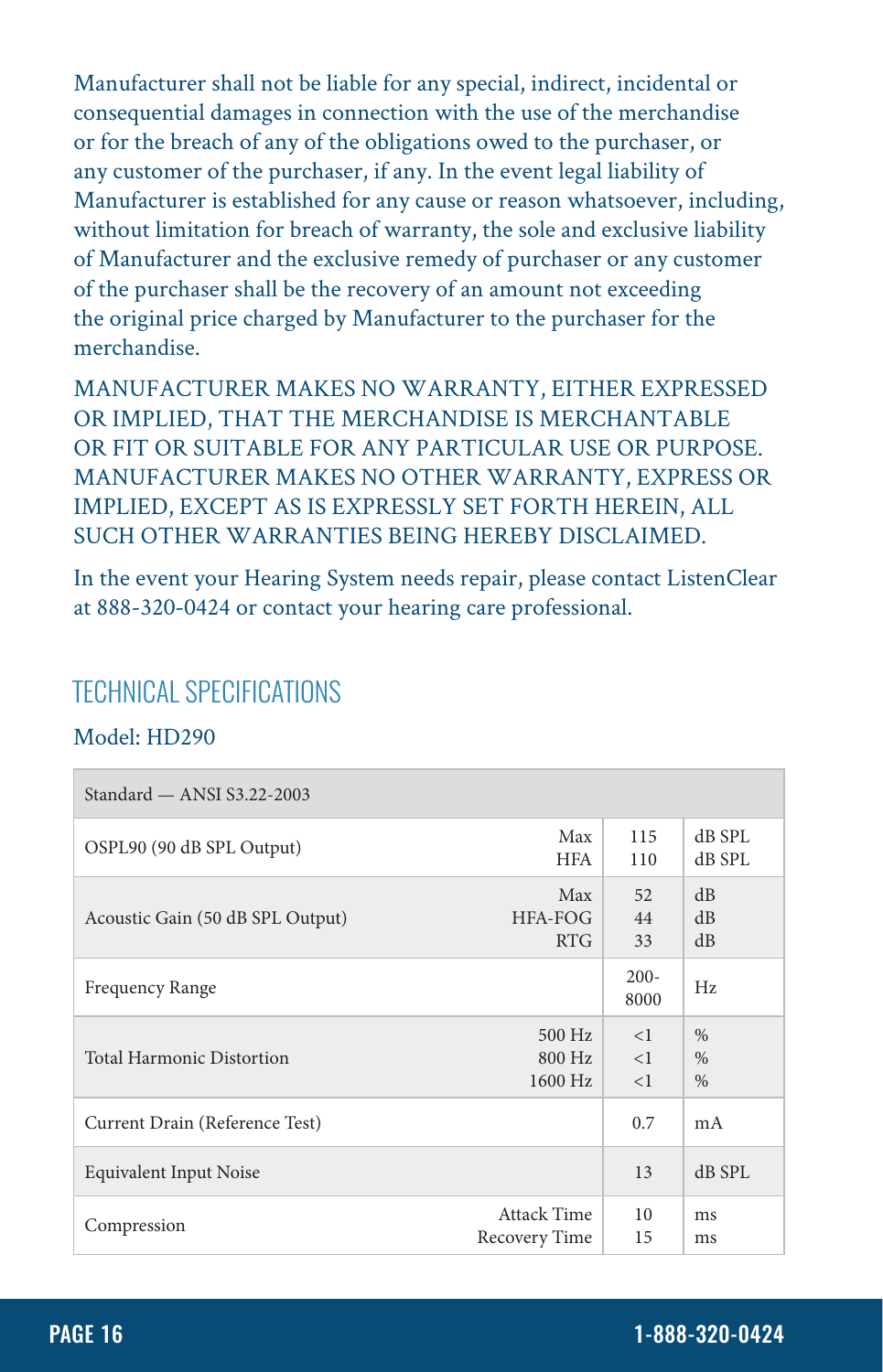

#### Output Sound Pressure Level (OSPL 90)

#### Acoustic Gain

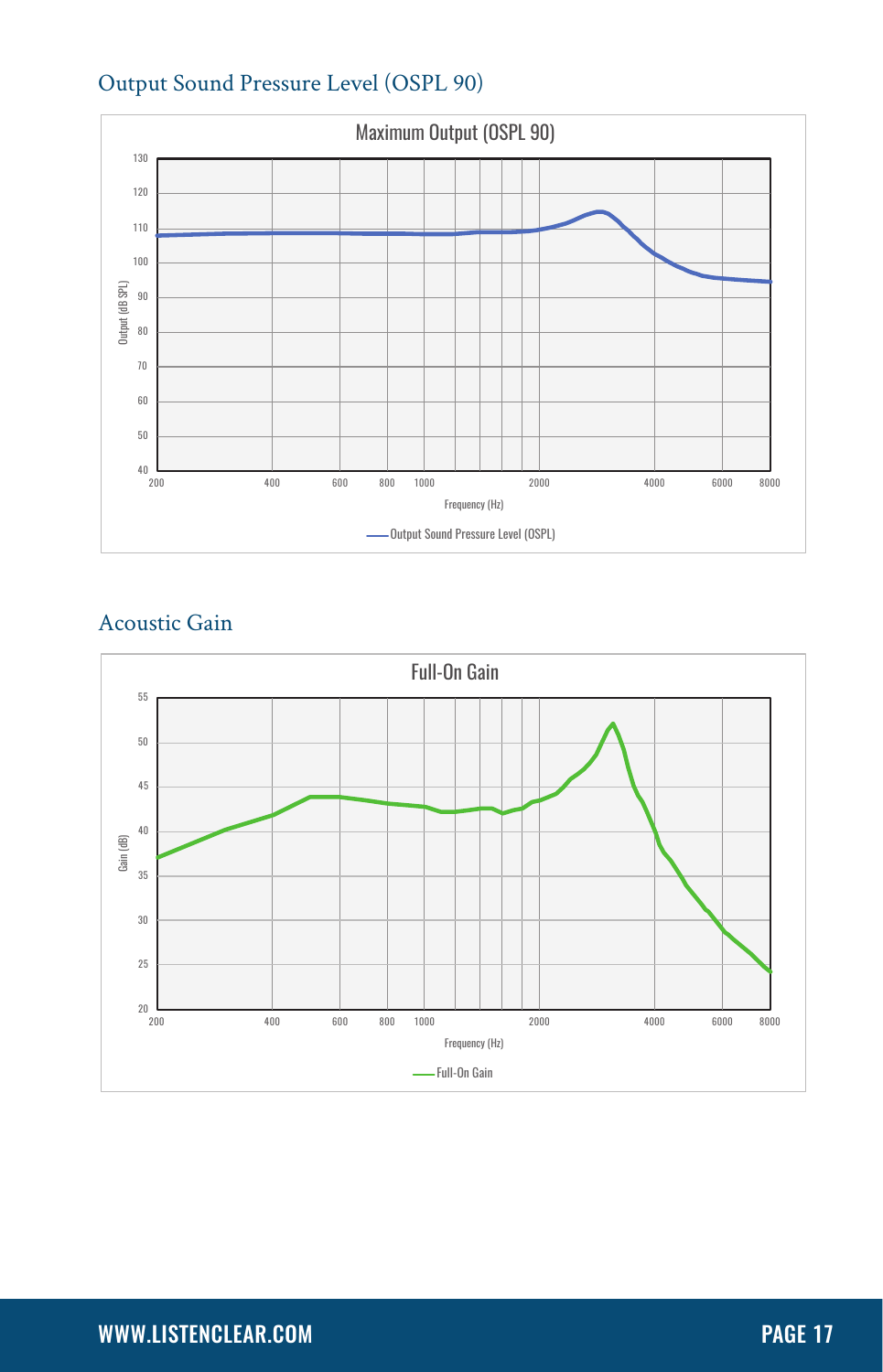# *MODEL LISTING*

This booklet is valid for the following ListenClear Select family of hearing aid models:

• HD290



Clearity, LLC 8408 South Delaware Ave., Tulsa, OK 74137, USA TEL: 918-301-2100



Electronic equipment - dispose according to local regulations.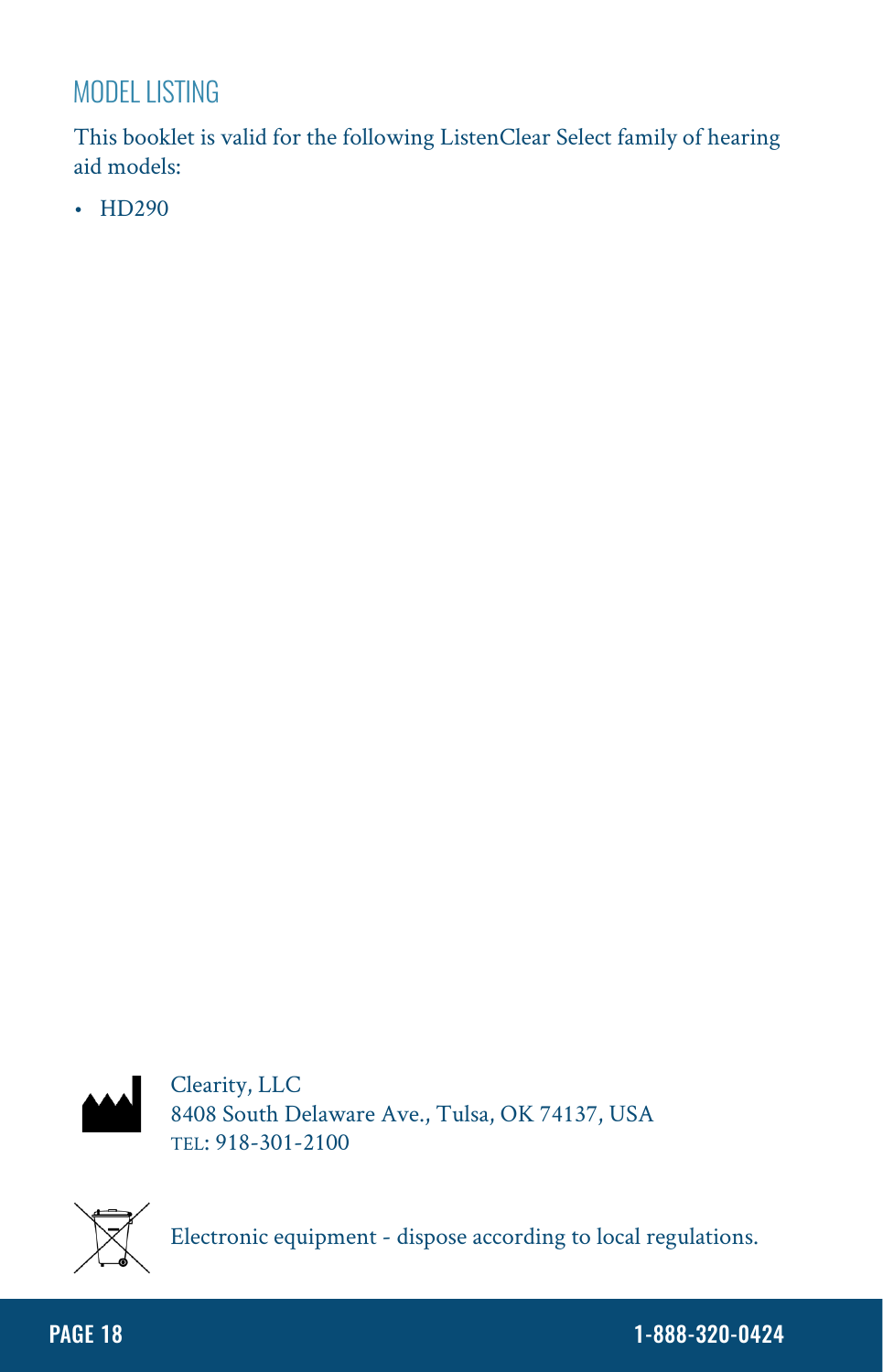# YOUR HEARING DIARY

To help you make this new change a positive experience, we recommend you keep a list of all the ups and downs of the transition to your new hearing device. Take note of the moments that are working the most, those that aren't and anything else you think would help when discussing with your doctor.

Good luck, you're about to hear a world of difference.